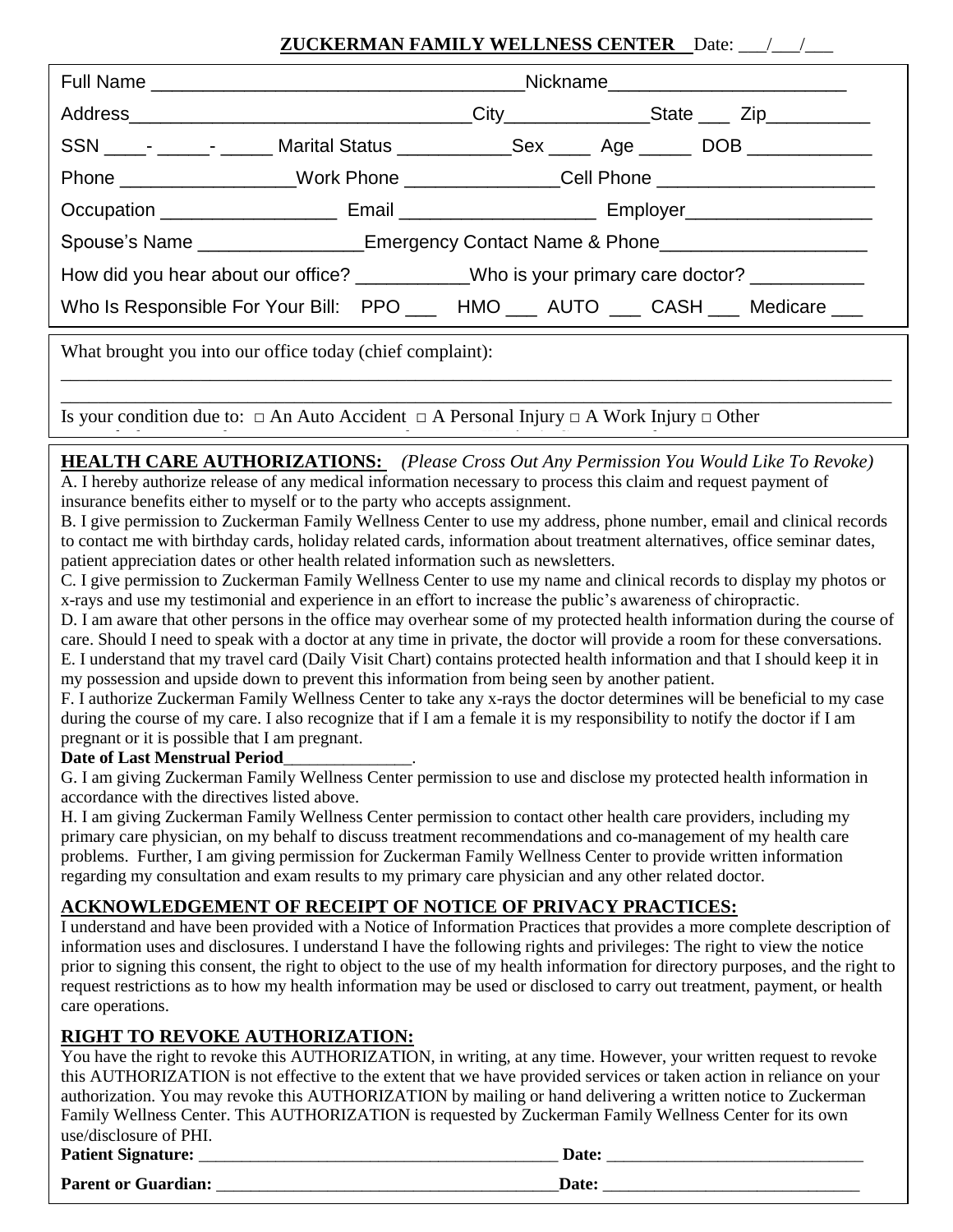## **PATIENT INTAKE FORM**

Patient Name: \_\_\_\_\_\_\_\_\_\_\_\_\_\_\_\_\_\_\_\_\_\_\_\_\_\_\_\_\_ Date: \_\_\_\_\_\_\_\_\_\_\_\_\_\_\_

**Indicate on the drawings below all the areas where you have pain/symptoms:**



#### **First Complaint:**

| How often do you experience your symptoms? |                                           |
|--------------------------------------------|-------------------------------------------|
| $\Box$ Constantly (76-100% of the time)    | □ Occasionally (26-50% of the time)       |
| $\Box$ Frequently (51-75% of the time)     | $\Box$ Intermittently (1-25% of the time) |
| How would you describe the type of pain?   |                                           |
| $\Box$ Sharp                               | $\Box$ Numb                               |
| $\sqcap$ Dull                              | $\Box$ Tingly                             |
| $\Box$ Diffuse                             | $\Box$ Sharp with motion                  |
| $\Box$ Achy                                | $\Box$ Shooting with motion               |
| $\Box$ Burning                             | $\Box$ Stabbing with motion               |
| $\Box$ Shooting                            | $\Box$ Electric like with motion          |
| $\Box$ Stiff                               | □ Other:                                  |
|                                            |                                           |

How are your symptoms changing with time? □ Getting Worse □ Staying the same □ Getting Better

**Using a scale from 0-10 (10 being the worst), how would you rate your problem?**

\_\_\_\_\_\_\_\_\_\_\_\_\_\_\_\_\_\_\_\_\_\_\_\_\_\_\_\_\_\_\_\_\_\_\_\_\_\_\_\_\_\_\_\_\_\_\_\_\_\_\_\_\_\_\_\_\_\_\_\_\_\_\_\_\_\_\_\_\_\_\_\_\_\_\_\_\_\_

|                                                                                                                                                                              | Indicate Pain Level (No Pain) 0 1 2 3 4 5 6 7 8 9 10 (Shoot Me Pain)                                    |  |  |  |  |
|------------------------------------------------------------------------------------------------------------------------------------------------------------------------------|---------------------------------------------------------------------------------------------------------|--|--|--|--|
|                                                                                                                                                                              | How much has the problem interfered with your work?                                                     |  |  |  |  |
|                                                                                                                                                                              | $\Box$ Not at all $\Box$ A little bit $\Box$ Moderately $\Box$ Quite a bit $\Box$ Extremely $\Box$ N/A  |  |  |  |  |
|                                                                                                                                                                              | How much has the problem interfered with your social activities?                                        |  |  |  |  |
|                                                                                                                                                                              | $\Box$ Not at all $\Box$ A little bit $\Box$ Moderately $\Box$ Quite a bit $\Box$ Extremely             |  |  |  |  |
| Who else have you seen for your problem?                                                                                                                                     |                                                                                                         |  |  |  |  |
|                                                                                                                                                                              | □ Chiropractor □ Massage Therapist □ Primary Care Physician □ Neurologist                               |  |  |  |  |
|                                                                                                                                                                              | □ Othopedist □ ER physician □ □ Physical Therapist □ Other: □                                           |  |  |  |  |
|                                                                                                                                                                              |                                                                                                         |  |  |  |  |
|                                                                                                                                                                              |                                                                                                         |  |  |  |  |
|                                                                                                                                                                              |                                                                                                         |  |  |  |  |
| How do you think your problem began? $\Box$ Cause Not Known $\Box$ Auto Accident $\Box$ Work Injury $\Box$ Slip / Fall<br>$\Box$ Sports Injury $\Box$ Other ________         |                                                                                                         |  |  |  |  |
| What aggravates your problem?                                                                                                                                                |                                                                                                         |  |  |  |  |
|                                                                                                                                                                              | □ Nothing □ Sneezing □ Bending □ Coughing □ Lifting □ Walking □ Reaching □ Sitting □ Straining at Stool |  |  |  |  |
|                                                                                                                                                                              |                                                                                                         |  |  |  |  |
| What makes your problem better?<br>□ Nothing □ Rest □ Sitting □ Stretching □ Exercise □ Standing □ Heat □ Ice □ Medications □ Massage                                        |                                                                                                         |  |  |  |  |
| Do you consider this problem to be severe? $\Box$ Yes $\Box$ Yes, at times $\Box$ No<br>What concerns you the most about your problems; what does it prevent you from doing? |                                                                                                         |  |  |  |  |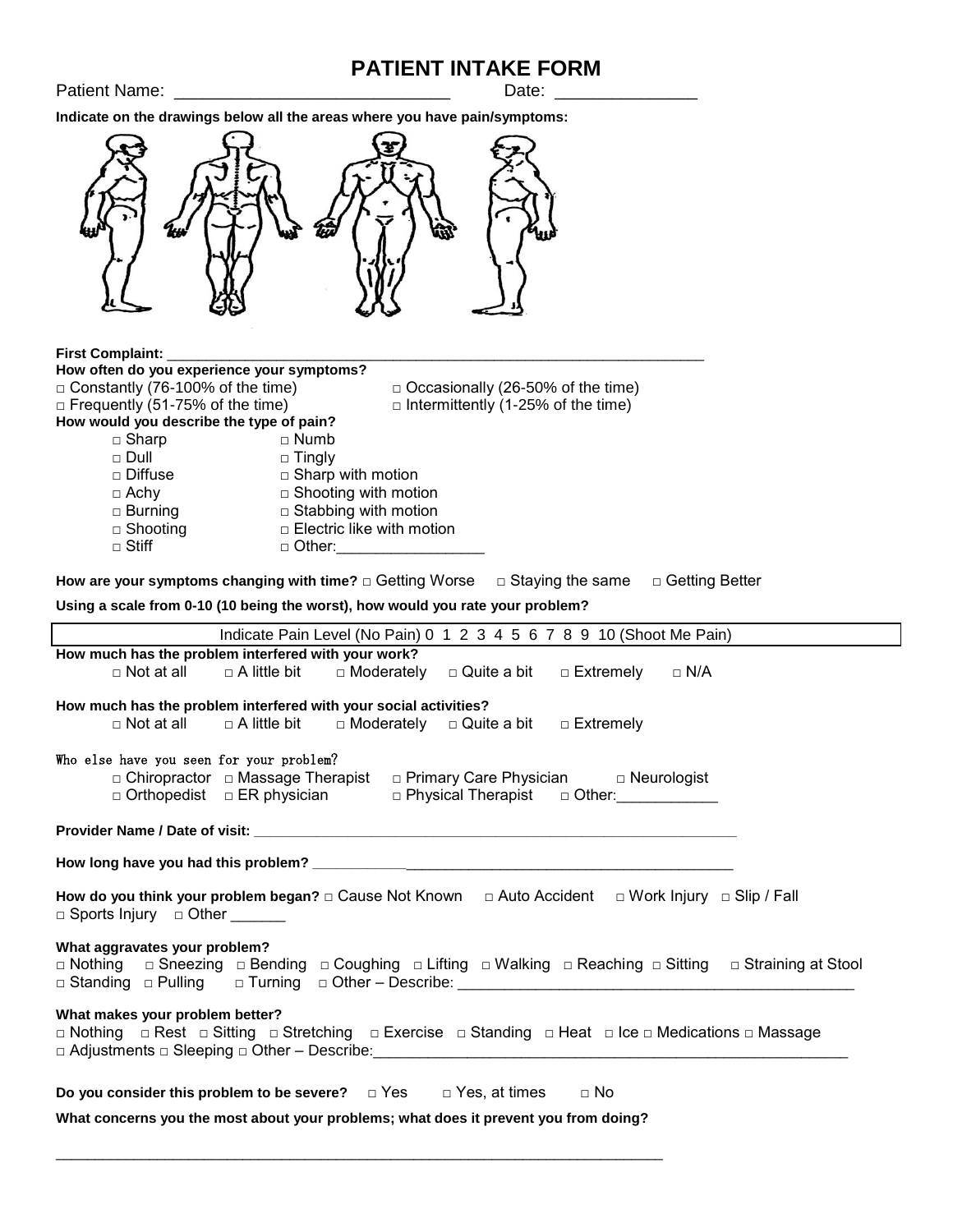### **Second Complaint:** \_\_\_\_\_\_\_\_\_\_\_\_\_\_\_\_\_\_\_\_\_\_\_\_\_\_\_\_\_\_\_\_\_\_\_\_\_\_\_\_\_\_\_\_\_\_\_\_\_\_\_\_\_\_\_\_\_\_\_\_\_\_\_\_\_\_\_\_\_

| How often do you experience your symptoms?<br>$\Box$ Constantly (76-100% of the time)<br>$\Box$ Occasionally (26-50% of the time)<br>$\Box$ Frequently (51-75% of the time)<br>$\Box$ Intermittently (1-25% of the time)                                                                                                                                |  |  |  |  |  |
|---------------------------------------------------------------------------------------------------------------------------------------------------------------------------------------------------------------------------------------------------------------------------------------------------------------------------------------------------------|--|--|--|--|--|
| How would you describe the type of pain?<br>$\Box$ Sharp<br>$\sqcap$ Numb<br>$\Box$ Dull<br>$\Box$ Tingly<br>$\square$ Diffuse<br>$\Box$ Sharp with motion<br>$\Box$ Shooting with motion<br>$\Box$ Achy<br>□ Stabbing with motion<br>$\Box$ Burning<br>$\Box$ Electric like with motion<br>□ Shooting<br>$\Box$ Stiff<br>□ Other:_____________________ |  |  |  |  |  |
| How are your symptoms changing with time? $\Box$ Getting Worse $\Box$ Staying the same $\Box$ Getting Better<br>Using a scale from 0-10 (10 being the worst), how would you rate your problem?                                                                                                                                                          |  |  |  |  |  |
| Indicate Pain Level (No Pain) 0 1 2 3 4 5 6 7 8 9 10 (Shoot Me Pain)                                                                                                                                                                                                                                                                                    |  |  |  |  |  |
| How much has the problem interfered with your work?<br>$\Box$ Not at all<br>$\Box$ A little bit<br>$\Box$ Moderately $\Box$ Quite a bit<br>□ Extremely<br>$\Box$ N/A                                                                                                                                                                                    |  |  |  |  |  |
| How much has the problem interfered with your social activities?<br>$\Box$ Moderately $\Box$ Quite a bit $\Box$ Extremely<br>$\Box$ Not at all<br>$\Box$ A little bit                                                                                                                                                                                   |  |  |  |  |  |
| Who else have you seen for your problem?<br>□ Chiropractor □ Massage Therapist □ Primary Care Physician □ Neurologist<br>$\Box$ Orthopedist $\Box$ ER physician                                                                                                                                                                                         |  |  |  |  |  |
|                                                                                                                                                                                                                                                                                                                                                         |  |  |  |  |  |
| How long have you had this problem? ___________<br>How do you think your problem began? $\Box$ Cause Not Known $\Box$ Auto Accident $\Box$ Work Injury $\Box$ Slip / Fall<br>$\Box$ Sports                                                                                                                                                              |  |  |  |  |  |
| What aggravates your problem?<br>□ Nothing □ Sneezing □ Bending □ Coughing □ Lifting □ Walking □ Reaching □ Sitting □ Straining at Stool                                                                                                                                                                                                                |  |  |  |  |  |
| What makes your problem better?<br>□ Nothing □ Rest □ Sitting □ Stretching □ Exercise □ Standing □ Heat □ Ice □ Medications                                                                                                                                                                                                                             |  |  |  |  |  |
| $\Box$ No                                                                                                                                                                                                                                                                                                                                               |  |  |  |  |  |
| Do you consider this problem to be severe? $\Box$ Yes $\Box$ Yes, at times<br>What concerns you the most about your problems; what does it prevent you from doing?                                                                                                                                                                                      |  |  |  |  |  |
| What is your: Height_____________ Weight _______________ Date of Birth ________                                                                                                                                                                                                                                                                         |  |  |  |  |  |
|                                                                                                                                                                                                                                                                                                                                                         |  |  |  |  |  |
| □ Very Good<br>$\Box$ Good<br>How would you rate your overall Health? □ Excellent<br>$\Box$ Fair<br>$\Box$ Poor                                                                                                                                                                                                                                         |  |  |  |  |  |
| What type of exercise do you do? $\Box$ Strenuous<br>□ Moderate<br>□ Light<br>$\Box$ None                                                                                                                                                                                                                                                               |  |  |  |  |  |
| Indicate if you have any immediate family members with any of the following:                                                                                                                                                                                                                                                                            |  |  |  |  |  |
| □ Rheumatoid Arthritis<br>□ Diabetes<br>□ Lupus □ Heart Problems □ Cancer<br>$\Box$ ALS                                                                                                                                                                                                                                                                 |  |  |  |  |  |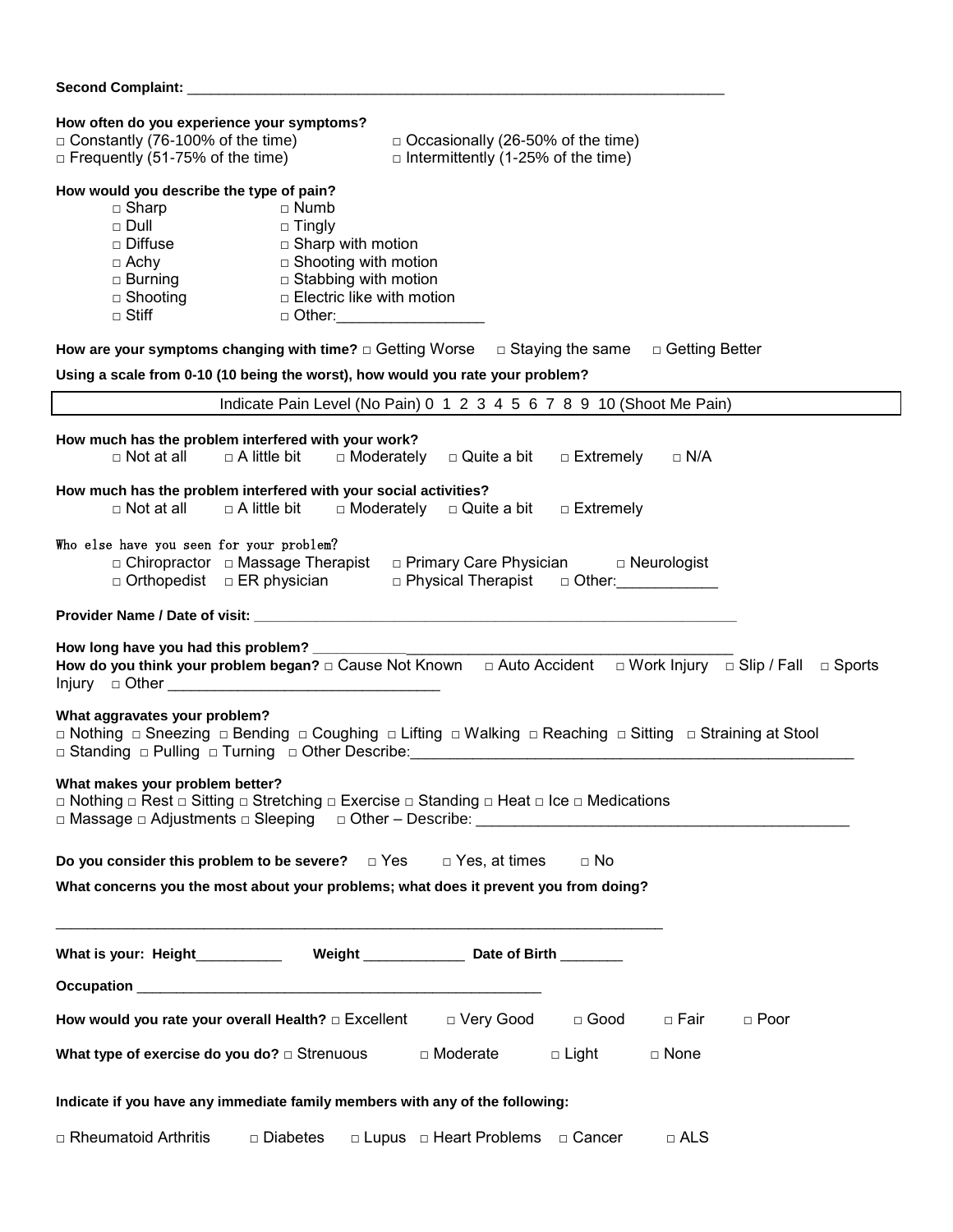For each of the conditions listed below, place a check in the "past" column if you have had the condition in the past. If you presently have a condition listed below, place a check in the "present" column.

| □ Diabetes                |
|---------------------------|
| □ Excessive Thirst        |
| $\Box$ Frequent Urination |
| □ Smoking/Tobacco Use     |
| □ Drug/Alcohol Dependance |
| $\Box$ Allergies          |
| □ Depression              |
| $\Box$ Systemic Lupus     |
| $\Box$ Epilepsy           |
| □ Dermatitis/Eczema/Rash  |
| □ HIV/AIDS                |
|                           |
| <b>For Females Only</b>   |
| □ Birth Control Pills     |
| □ Hormonal Replacement    |
| □ Pregnancy               |
|                           |
|                           |
|                           |
|                           |
|                           |
|                           |
|                           |

List all prescription medications you are currently taking: (feel free to include separate list if needed)

 $\mathcal{L}_\mathcal{L} = \{ \mathcal{L}_\mathcal{L} = \{ \mathcal{L}_\mathcal{L} = \{ \mathcal{L}_\mathcal{L} = \{ \mathcal{L}_\mathcal{L} = \{ \mathcal{L}_\mathcal{L} = \{ \mathcal{L}_\mathcal{L} = \{ \mathcal{L}_\mathcal{L} = \{ \mathcal{L}_\mathcal{L} = \{ \mathcal{L}_\mathcal{L} = \{ \mathcal{L}_\mathcal{L} = \{ \mathcal{L}_\mathcal{L} = \{ \mathcal{L}_\mathcal{L} = \{ \mathcal{L}_\mathcal{L} = \{ \mathcal{L}_\mathcal{$ 

\_\_\_\_\_\_\_\_\_\_\_\_\_\_\_\_\_\_\_\_\_\_\_\_\_\_\_\_\_\_\_\_\_\_\_\_\_\_\_\_\_\_\_\_\_\_\_\_\_\_\_\_\_\_\_\_\_\_\_\_\_\_\_\_\_\_\_\_\_\_\_\_\_\_\_\_\_\_\_\_

List all of the supplements you are currently taking:

List all surgical procedures you have had:

|                          | What activities do you do at work? $\Box$ Do Not Work / Retired                                                                                                                                                                  |       |                            |
|--------------------------|----------------------------------------------------------------------------------------------------------------------------------------------------------------------------------------------------------------------------------|-------|----------------------------|
|                          | $\Box$ Sit: $\Box$ Most of the day $\Box$ Half the day                                                                                                                                                                           |       | $\Box$ A little of the day |
|                          | □ Stand: □ Nost of the day □ Half the day □ A little of the day                                                                                                                                                                  |       |                            |
|                          | □ Computer work: □ Most of the day □ Half the day □ A little of the day                                                                                                                                                          |       |                            |
|                          | $\Box$ On the phone: $\Box$ Most of the day $\Box$ Half of the day $\Box$ A little of the day                                                                                                                                    |       |                            |
|                          | What activities do you do outside of work?                                                                                                                                                                                       |       |                            |
|                          | Have you ever been hospitalized? $\Box$ NO $\Box$ Yes                                                                                                                                                                            |       |                            |
|                          |                                                                                                                                                                                                                                  |       |                            |
|                          | Have you had significant past trauma? $\Box$ No $\Box$ Yes If yes, please list all previous traumas                                                                                                                              |       |                            |
|                          | Anything else pertinent to your visit today?<br>The manufacturer of the contract of the contract of the contract of the contract of the contract of the contract of the contract of the contract of the contract of the contract |       |                            |
| <b>Patient Signature</b> |                                                                                                                                                                                                                                  | Date: |                            |